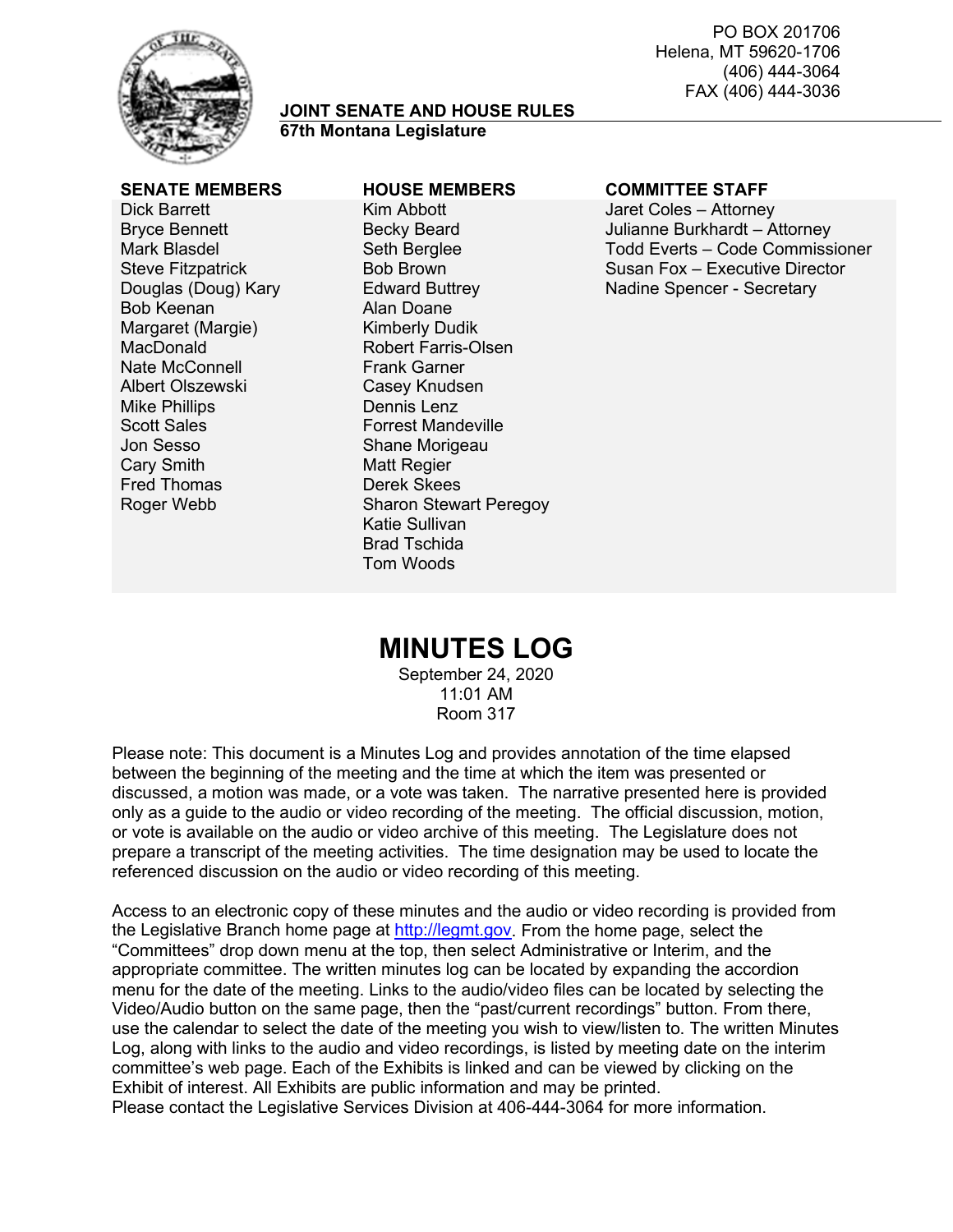#### **SENATE ROLL CALL**

## **Senate Members Present in Helena:**

Sen. Albert Olszewski (R)

## **Senate Members Present Remotely:**

Sen. Fred Thomas, Chair (R) Sen. Mark Blasdel, Vice Chair (R) Sen. Steve Fitzpatrick (R) Sen. Douglas (Doug) Kary (R) Sen. Bob Keenan (R) Sen. Cary Smith (R) Sen. Roger Webb (R)

#### **Senate Members Excused:**

Sen. Scott Sales (R)

#### **Senate Members Absent:**

Sen. Dick Barrett (D) Sen. Bryce Bennett (D) Sen. Margaret (Margie) MacDonald (D) Sen. Nate McConnell (D) Sen. Mike Phillips (D) Sen. Jon Sesso, Vice Chair (D)

#### **HOUSE ROLL CALL**

#### **House Members Present in Helena:**

Rep. Derek Skees, Chair (R) Rep. Forrest Mandeville, Vice Chair (R) Rep. Bob Brown (R) Rep. Becky Beard (R) Rep. Edward Buttrey (R) Rep. Dennis Lenz (R) Rep. Matt Regier (R) Rep. Brad Tschida (R)

## **House Members Present Remotely:**

Rep. Seth Berglee (R) Rep. Alan Doane (R) Rep. Frank Garner (R) Rep. Casey Knudsen (R)

## **House Members Absent:**

Rep. Kimberly Dudik, Vice Chair (D) Rep. Kim Abbott (D) Rep. Robert Farris-Olsen (D) Rep. Shane Morigeau (D) Rep. Sharon Stewart Peregoy (D) Rep. Katie Sullivan (D) Rep. Tom Woods (D)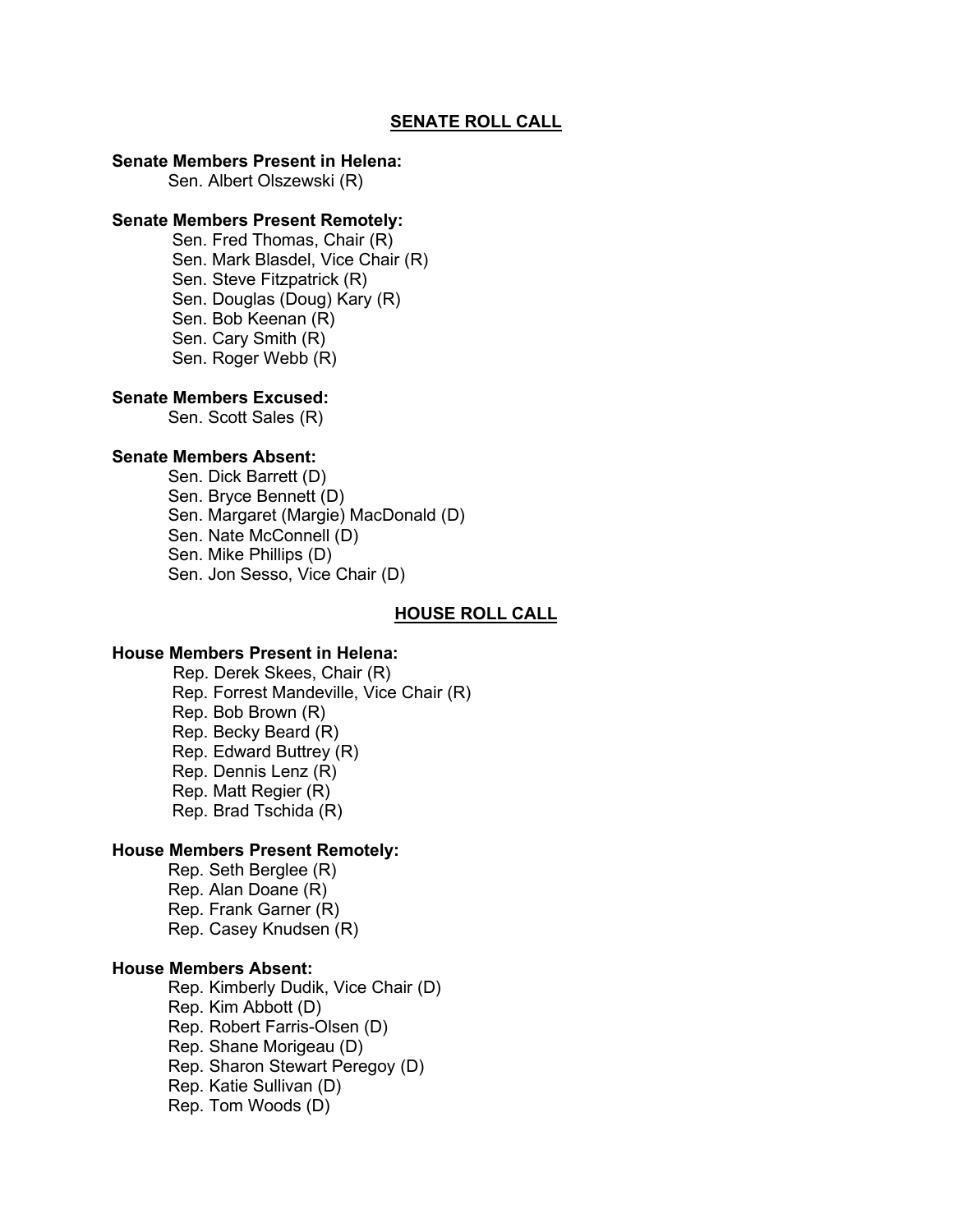## **Staff Present:**

Jaret Coles, attorney Julianne Burkhardt, attorney Todd Everts, code commissioner Susan Fox, executive director Nadine Spencer, secretary

## **Committee Business Summary**

Executive Action:

- Amendment to Joint Rule 10-180 (JTR-POLL-03) **MOTION FAILED**
- Segregate amendment to Joint Rule 30-70 and Joint Rule 30-90 **DO PASS**
- Amendment to Joint Rule 30-70 (JTR POLL 01.AJC) **DO PASS**
- Amendment to Joint Rule 30-90 **(**JTR POLL 01.AJC) **DO PASS**
- Amendment to Joint Rule 60-05, 60-10, 60-40 (JTR POLL 02.AJC) **DO PASS**
- Amendment creating joint rule 5-0-5 (JTR POLL 04.AJJ) **TABLED**
- Insert new Joint Rule 50-05 (JTR POLL 05.AJC) **TABLED**
- Voted to poll the full House and Senate membership on amendments JTR POLL 01.AJC, and JTR POLL 02.AJC Items 1 and 2.

## **Agenda [\(Attachment 1\)](https://leg.mt.gov/content/Committees/Administration/Legislative-Council/2019-20/Meetings/JRules9-17/Agenda9-24.pdf)**

## **Visitor Register [\(Attachment 2\)](https://leg.mt.gov/content/Committees/Administration/Legislative-Council/2019-20/Meetings/JRules9-17/Exhibits/Attachment2.pdf)**

## **CALL TO ORDER/ROLL CALL**

| 11:05:55 | Sen. Thomas called the meeting to order at 11:01 a.m. The secretary<br>called the roll. (Attachment 3) Sen. Sales gave his proxy to Sen. Bladel.<br>Rep. Tschida gave his proxy to Rep. Mandeville. (Attachment 4) |
|----------|--------------------------------------------------------------------------------------------------------------------------------------------------------------------------------------------------------------------|
| 11:05:56 | Sen. Thomas discussed the four amendments sent to the Senate and<br>House membership for their consideration.                                                                                                      |
| 11:08:22 | Sen. Thomas discussed legislative auditor appointments and said the<br>committee received a copy of an auditor contract. (Exhibit 1)                                                                               |

#### **AMENDMENT TO JOINT RULE 10-180 - MEMBERS PRESENT PHYSICALLY OR BY ELECTRONIC MEANS**

11:11:55 Sen. Thomas opened committee action on the amendment to Joint Rule 10-180 (JTR-POLL-03). **[\(Exhibit 2\)](https://leg.mt.gov/content/Committees/Administration/Legislative-Council/2019-20/Meetings/JRules9-17/JT-Poll-3-remote-authorized-mailout-agenda-item-3-FINAL.pdf)**

#### **Motion**

11:12:20 Rep. Skees moved that **AMENDMENT JTR POLL 03.AJC DO PASS**.

#### **Discussion on the Motion**

| 11:12:54 | Sen. Olsewski |
|----------|---------------|
|----------|---------------|

- 11:14:25 Rep. Skees
- 11:15:40 Sen. Webb
- 11:17:17 Rep. Dudik raised her hand to comment. Rep. Skees said Rep. Dudik is unexcused from the meeting and can speak during public comment.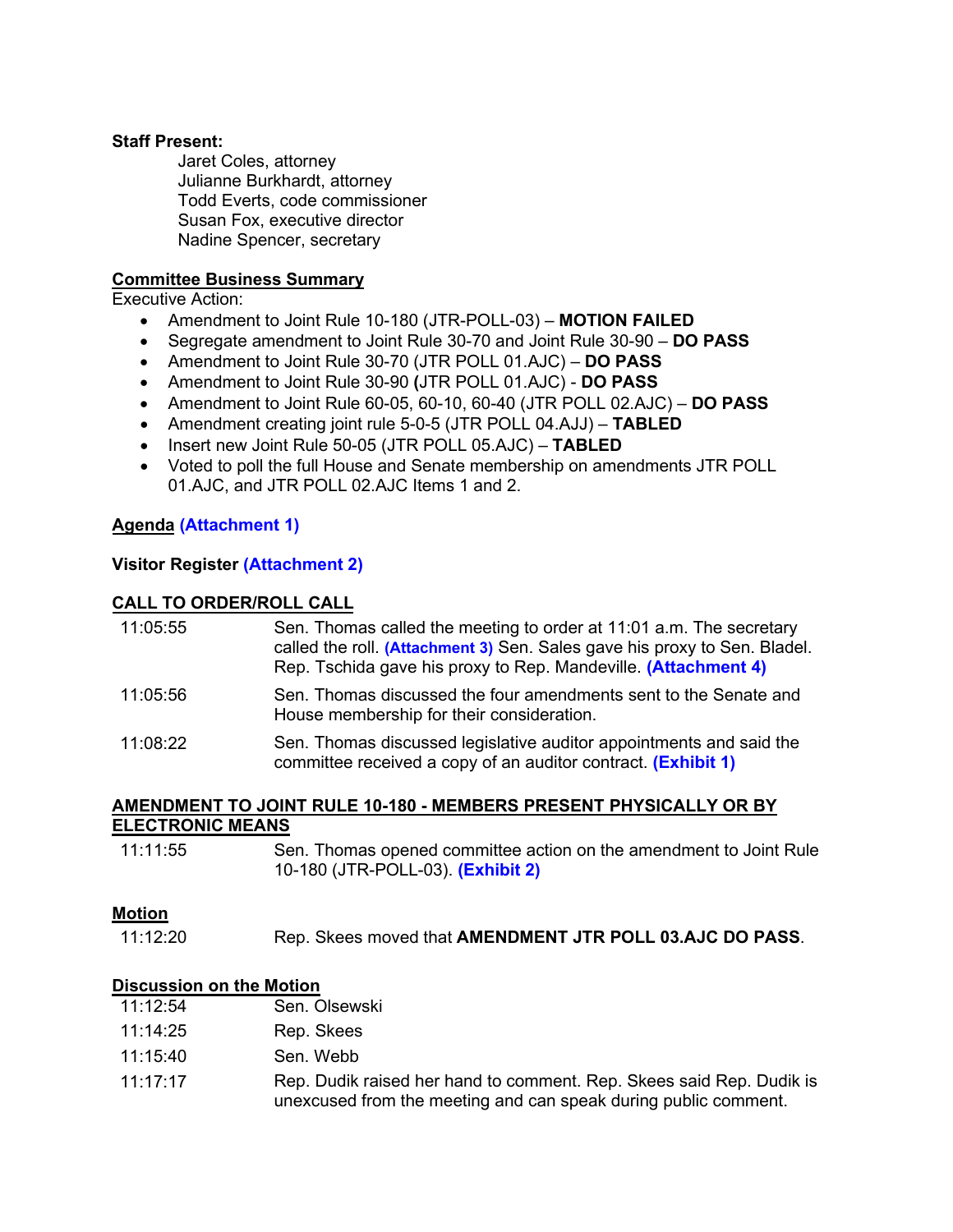## **Vote**

11:17:38 The motion failed 1-8 by roll call vote in the Senate. Sen. Thomas voted aye. Sen. Sales voted no by proxy. Since the motion failed in the Senate no vote was taken in the House. **[\(Attachment](https://leg.mt.gov/content/Committees/Administration/Legislative-Council/2019-20/Meetings/JRules9-17/Exhibits/Attachment5.pdf) 5)**

#### **AMENDMENT TO JOINT RULE 30-70 - APPOINTMENT OF INTERIM COMMITTEES**

11:19:58 Sen. Thomas opened committee action on the amendment to Joint Rule 30-70 (JTR POLL 01.AJC). **[\(Exhibit 3\)](https://leg.mt.gov/content/Committees/Administration/Legislative-Council/2019-20/Meetings/JRules9-17/JT-Poll-1-exofficio-membership-agenda-item-1-FINAL.pdf)**

## **Motion**

11:21:25 Rep. Mandeville moved that **AMENDMENT JTR POLL 01.AJC DO PASS**.

## **Discussion on the Motion**

| 11:21:53 | Sen. Kary      |
|----------|----------------|
| 11.22.21 | Sen. Thomas    |
| 11.22.39 | Sen. Ellsworth |
| 11:24:58 | Sen. Buttrey   |
|          |                |

## **Motion**

| 11:26:40 | Sen. Buttrey moved to SEGREGATE ITEMS 1 AND 2 FROM |
|----------|----------------------------------------------------|
|          | AMENDMENT JTR POLL 01.AJC AND VOTE ON EACH ITEM    |
|          | <b>SEPARATELY</b>                                  |

11:26:59 Sen. Thomas moved that **ITEM 1 - TO AMEND JOINT RULE 30-70 APPOINTMENT OF INTERIM COMMITTEES DO PASS**.

## **Discussion on the Motion**

| 11:27:34 | Rep. Skees  |
|----------|-------------|
| 11:27:47 | Sen. Thomas |

## **Vote**

| 11:29:43 | The motion carried unanimously by voice vote in the Senate and in the<br>House. Sen. Sales and Rep. Tschida voted aye by proxy. |
|----------|---------------------------------------------------------------------------------------------------------------------------------|
| 11:30:48 | Sen. Thomas opened committee action on Item 2 of amendment JTR<br>POLL 01.AJC.                                                  |

## **Motion**

| 11:31:39 | Rep. Skees moved that ITEM 2 - TO INSERT NEW JOINT RULE 30-90 |
|----------|---------------------------------------------------------------|
|          | <b>ADMINISTRATIVE COMMITTEES DO PASS.</b>                     |

#### **Discussion on the Motion**

| 11:31:52 | Sen. Ellsworth  |
|----------|-----------------|
| 11:33:37 | Sen. Buttrey    |
| 11:34:57 | Rep. Mandeville |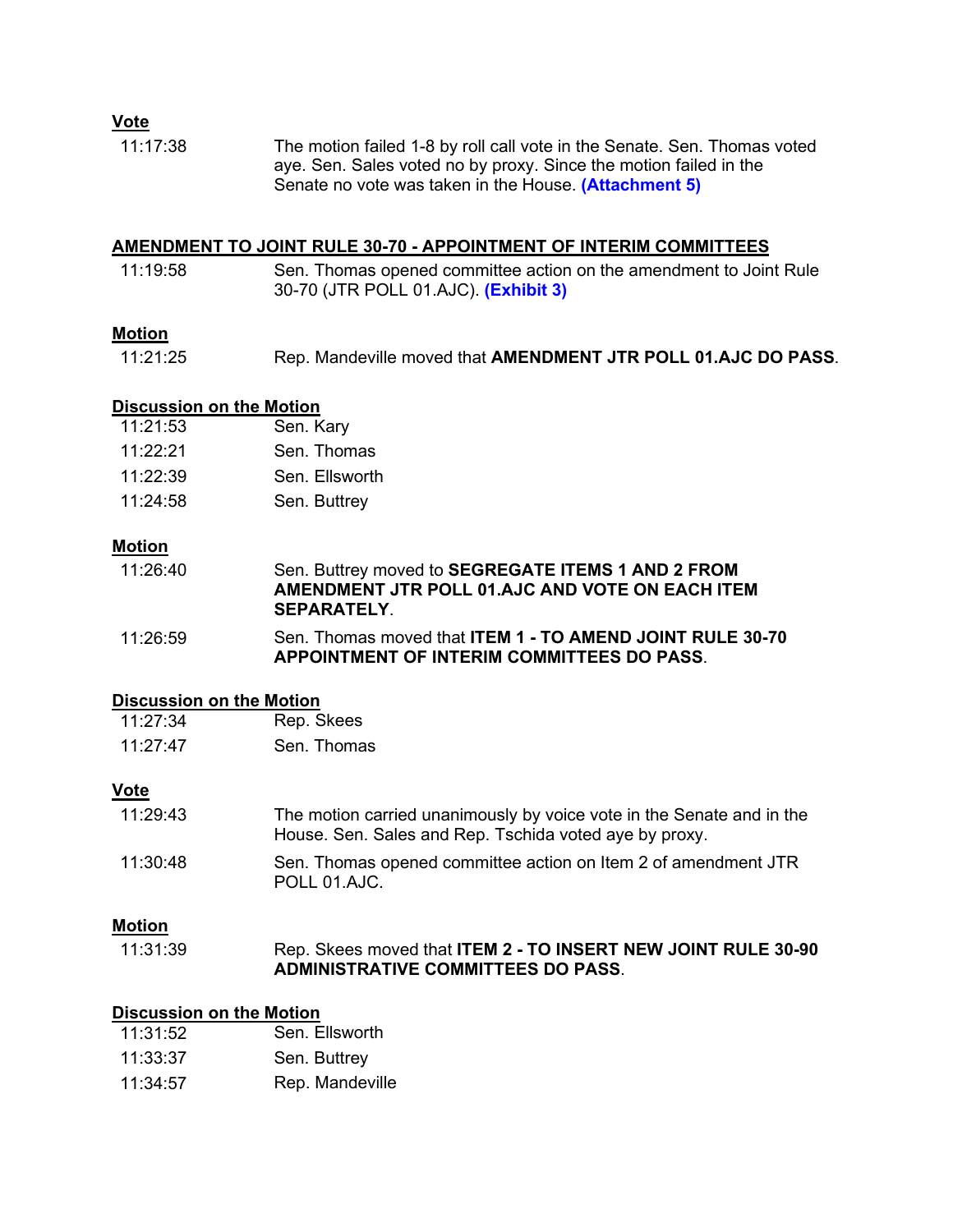| 11:35:53 | Rep. Buttrey     |
|----------|------------------|
| 11:36:19 | Sen. Fitzpatrick |

## **Vote**

11:37:17 The motion carried 7-2 by roll call vote in the Senate. Sen. Fitzpatrick and Sen. Keenan voted no. Sen. Sales voted aye by proxy. The motion carried 10-2 by roll call vote in the House. Rep. Garner and Rep. Buttrey voted no. Rep. Tschida voted aye by proxy. **[\(Attachment](https://leg.mt.gov/content/Committees/Administration/Legislative-Council/2019-20/Meetings/JRules9-17/Exhibits/Attachment6.pdf) 6)**

## **AMENDMENT TO JOINT RULE 60-05, 60-10, 60-40 - SOURCE AND PRECEDENT OF LEGISLATIVE RULES OF THE MONTANA LEGISLATURE**

11:40:15 Sen. Thomas opened committee action on the amendment to Joint Rule 60-05, 60-10, 60-40 (JTR POLL 02.AJC). **[\(Exhibit 4\)](https://leg.mt.gov/content/Committees/Administration/Legislative-Council/2019-20/Meetings/JRules9-17/JT-Poll-2-masons-and-amendment-by-poll-agenda-items-2-and-4-FINALpdf.pdf)**

## **Motion**

11:41:58 Rep. Skees moved that **AMENDMENT JTR POLL 02.AJC DO PASS**.

#### **Discussion on the Motion**

| 11:42:23 | Rep. Buttrey     |
|----------|------------------|
| 11:43:40 | Sen. Thomas      |
| 11:44:24 | Rep. Skees       |
| 11:45:54 | Rep. Buttrey     |
| 11:46:53 | Sen. Thomas      |
| 11:47:30 | Rep. Skees       |
| 11:48:40 | Rep. Garner      |
| 11:50:09 | Sen. Thomas      |
| 11:51:21 | Rep. Garner      |
| 11:52:13 | Sen. Thomas      |
| 11:55:50 | Rep. Skees       |
| 11:57:41 | Rep. Garner      |
| 11:58:22 | Sen. Fitzpatrick |
| 11:59:08 | Sen. Thomas      |
| 12:01:01 | Sen. Fitzpatrick |
| 12:01:35 | Rep. Skees       |
| 12:02:38 | Sen. Thomas      |
| 12:04:06 | Sen. Fitzpatrick |
| 12:04:32 | Sen. Thomas      |
| 12:04:44 | Sen. Fitzpatrick |
| 12:05:17 | Sen. Thomas      |
| 12:05:58 | Rep. Skees       |
| 12:07:22 | Sen. Fitzpatrick |
| 12:07:34 | Rep. Skees       |
|          |                  |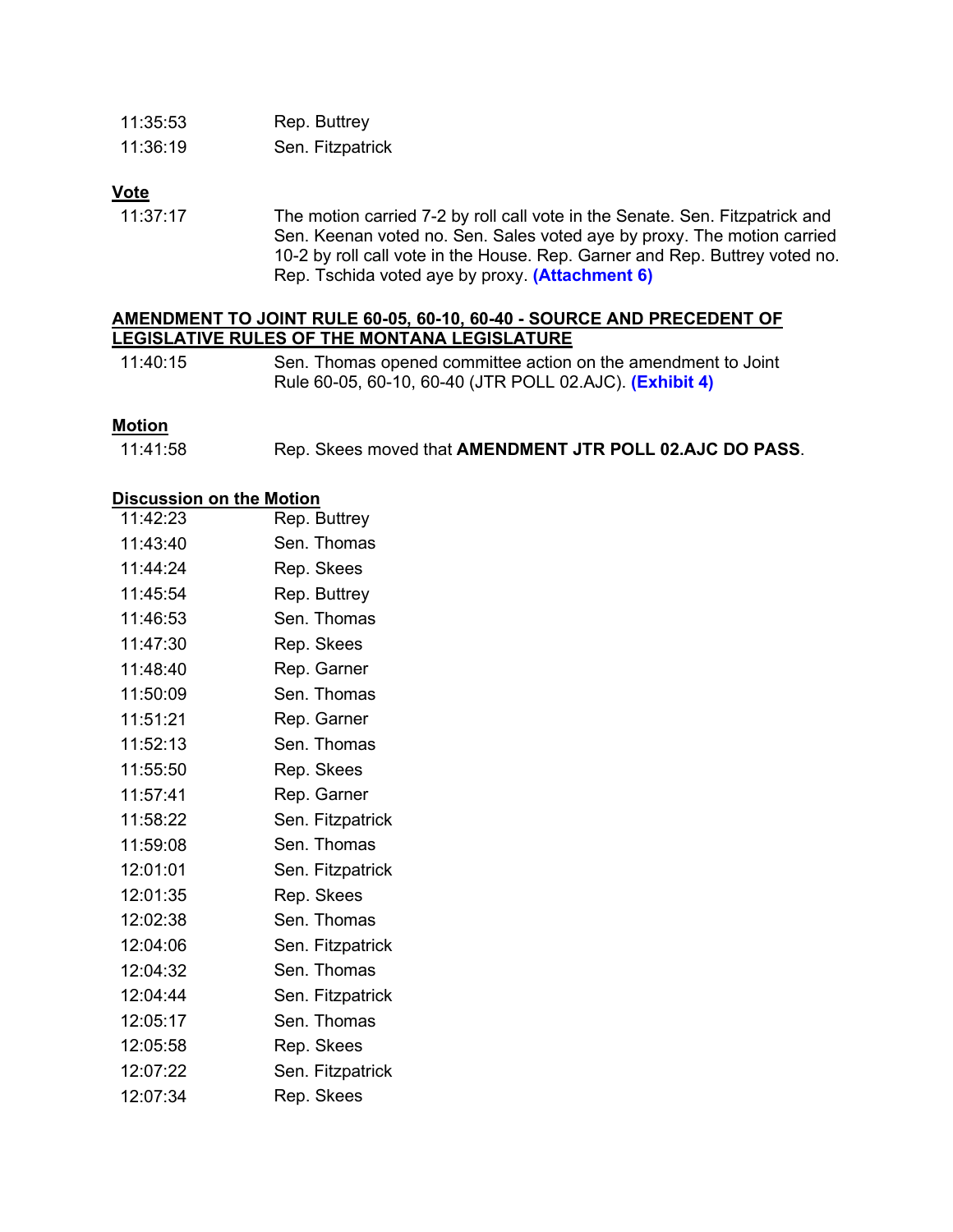| 12:08:41 | Sen. Fitzpatrick |
|----------|------------------|
| 12:09:22 | Sen. Thomas      |
| 12:10:34 | Sen. Fitzpatrick |
| 12:10:56 | Sen. Thomas      |
| 12:12:14 | Sen. Fitzpatrick |
| 12:13:20 | Rep. Mandeville  |
| 12:14:50 | Rep. Skees       |
| 12:15:45 | Rep. Berglee     |
| 12:17:32 | Sen. Thomas      |

## **Vote**

12:19:20 The motion carried 8-1 by roll call vote in the Senate. Sen. Fitzpatrick voted no. Sen. Sales voted aye by proxy. The motion carried unanimously by roll call vote in the House. **[\(Attachment 7\)](https://leg.mt.gov/content/Committees/Administration/Legislative-Council/2019-20/Meetings/JRules9-17/Exhibits/Attachment7.pdf)**

## **AMENDMENT CREATING JOINT RULE 50-5 - LEGISLATIVE PROCLAMATIONS - POLLING PROCEDURE**

| 12:21:20 | Sen. Thomas opened committee action on the amendment creating<br>joint rule 50-5 (JTR POLL 04.AJJ). (Exhibit 5) |
|----------|-----------------------------------------------------------------------------------------------------------------|
| 12:21:40 | Rep. Skees said the committee received a copy of a sample ballot.<br>(Exhibit 6)                                |
| 12:22:05 | Sen. Thomas provided information on JTR POLL 04.AJJ.                                                            |

## **Motion**

12:23:21 Rep. Skees moved that **AMENDMENT JTR POLL 04.AJJ DO PASS**.

## **Discussion on the Motion**

12:23:34 Rep. Buttrey said amendment JTR POLL 05.AJC is almost the same as amendment JTR POLL 04.AJJ and provides additional clarification in a few of the sections. He recommended withdrawing the motion and taking executive action on JTR POLL 05AJC.

#### **TECHNICAL CHANGES TO THE AMENDMENT CREATING JOINT RULE 50-5 ON LEGISLATIVE PROCLAMATIONS**

| 12:24:07 | Sen. Thomas said he will accept the motion as a substitute motion. He<br>said the committee received a copy of JTR POLL 05.AJC at the last<br>meeting. (Exhibit 7) |
|----------|--------------------------------------------------------------------------------------------------------------------------------------------------------------------|
| 12:24:49 | Jaret Coles, staff attorney, Legislative Services Division (LSD), provided<br>information on JTR POLL 05.AJC.                                                      |
| 12:25:51 | Sen. Thomas asked Sen. Buttrey about making a motion to amend JTR<br>POLL 04.AJJ.                                                                                  |
| 12:26:01 | Sen. Buttrey said he would rather make a substitute motion to adopt<br>amendment JTR POLL 05.                                                                      |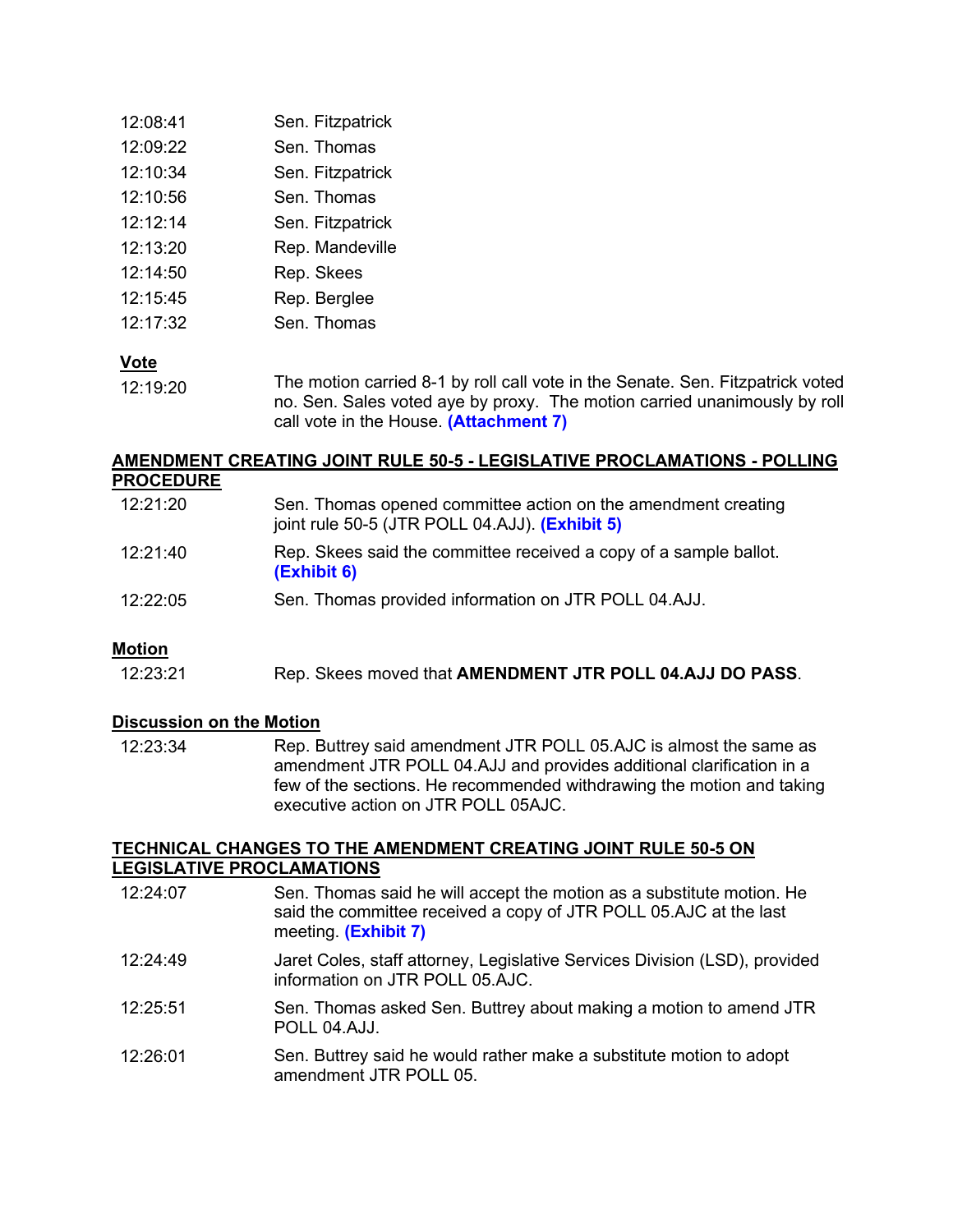12:26:20 Sen. Thomas said the motion is in order.

## **Substitute Motion**

12:26:47 Sen. Buttrey made a substitute motion that **AMENDMENT JTR POLL 05.JTR DO PASS.**

# **Discussion on the Motion**

| 12:27:15 | Rep. Garner    |
|----------|----------------|
| 12:28:06 | Sen. Thomas    |
| 12:28:29 | Rep. Skees     |
| 12:28:47 | Sen. Thomas    |
| 12:31:11 | Rep. Garner    |
| 12:31:52 | Sen. Thomas    |
| 12:33:22 | Rep. Buttrey   |
| 12:34:39 | Rep. Bob Brown |
| 12:35:36 | Rep. Skees     |

## **Motion**

| 12:36:45           | Rep. Garner moved TO TABLE AMENDMENT JTR POLL 05.AJC.                                                                                                                                                                                                           |
|--------------------|-----------------------------------------------------------------------------------------------------------------------------------------------------------------------------------------------------------------------------------------------------------------|
| 12:37:01           | Sen. Thomas said the motion is in order and without objection called for a<br>voice vote in the House.                                                                                                                                                          |
| <b>Vote</b>        |                                                                                                                                                                                                                                                                 |
| 12:37:17           | The motion carried by majority voice vote in the House. Rep. Mandeville<br>voted no. Sen. Thomas said the amendment will be set aside.                                                                                                                          |
| 12:38:20           | Sen. Buttrey asked about executive action on amendment JTR POLL<br>04.AJJ.                                                                                                                                                                                      |
| <b>Motion/Vote</b> |                                                                                                                                                                                                                                                                 |
| 12:38:29           | Rep. Buttrey moved TO TABLE AMENDMENT JTR POLL 04.AJJ. The<br>motion carried unanimously by voice vote in the House.                                                                                                                                            |
| 12:39:18           | Sen. Thomas said the committee has passed three separate<br>amendments. He said Mr. Coles prepared a potential ballot and the full<br>House and Senate will vote on each of the amendments separately.                                                          |
| 12:40:06           | Sen. Ellsworth asked if the ballots will be sent through the mail or voted on<br>electronically. Sen. Thomas said the ballots will be sent through the mail.<br>He said they need to be signed and returned in person, by mail, fax, or<br>scanned and emailed. |
| 12:40:47           | Sen. Thomas said a separate vote will be taken on the segregated items<br>in amendment JTR POLL 01.AJC.                                                                                                                                                         |
| 12:41:31           | Rep. Skees said the committee voted to pass three amendments.                                                                                                                                                                                                   |